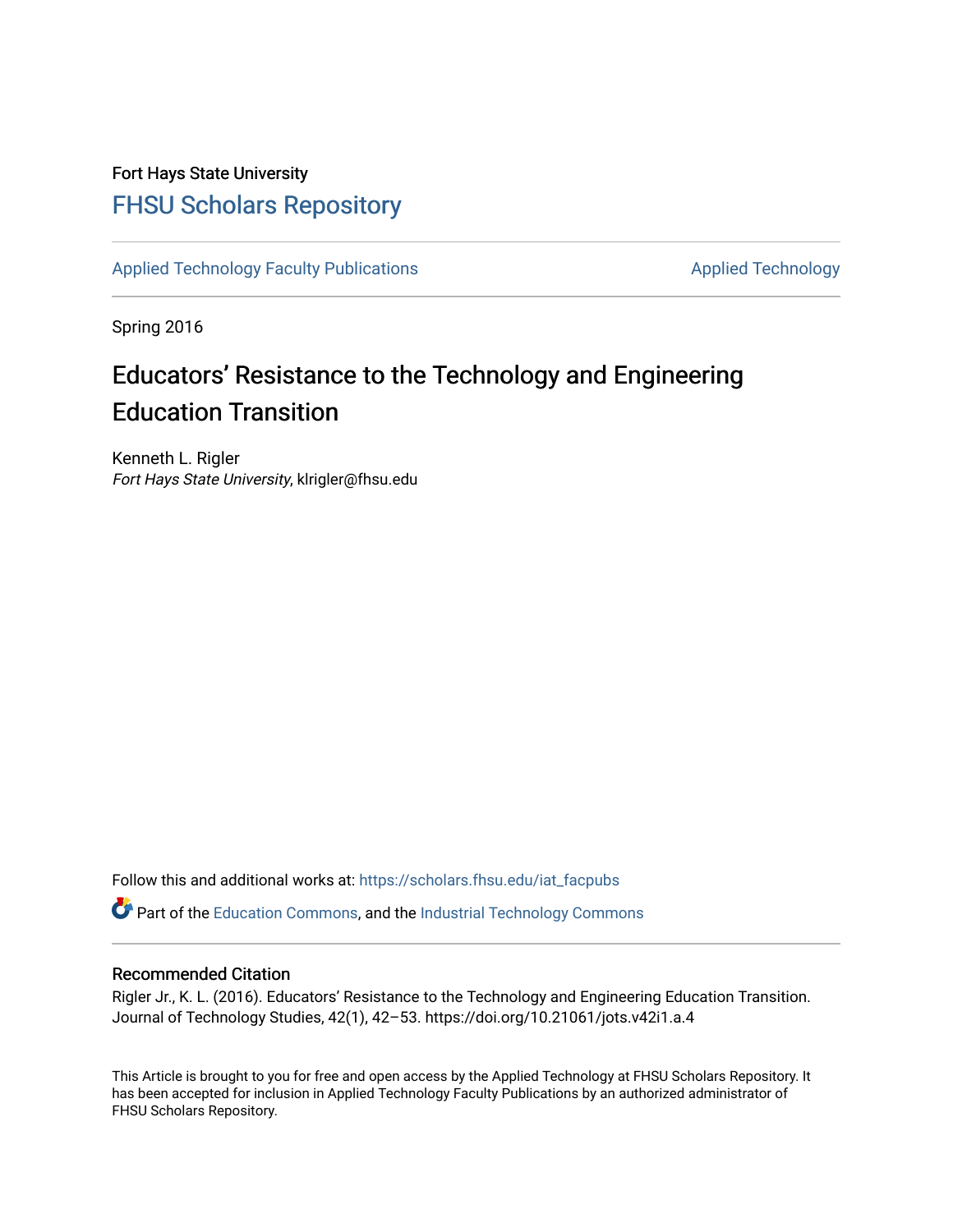

## Educators' Resistance to the Technology and Engineering Education Transition

**By Kenneth L. Rigler Jr.**

## ABSTRACT

The purpose of the qualitative grounded theory study was to explore why industrial arts educators resisted organizational change to technology and engineering education. An exploratory, grounded theory method was used to identify new theory related to educators' resistance because the current literature did not provide a theoretical perspective about why industrial arts educators have resisted the change. The sampling frame was derived from a database of 379 secondary technology and engineering education teachers in the state of Kansas, and a sample size of 13 participants was needed to reach theoretical saturation of the phenomenon. The data for the study was collected through observations and face-to-face semi-structured interviews with in-service industrial education teachers. Data collected from the observations and interviews were analyzed using the threephase classic grounded theory coding technique. Data analysis and interpretation resulted in the emergence of three substantive theories related to the study phenomenon: (a) inefficacious transition to technology and engineering education, (b) value for technical learning, and (c) industry demand-based change.

*keywords: educator resistance, technology education, engineering education, industrial arts, grounded theory*

## EDUCATOR RESISTANCE TO THE TECHNOLOGY AND ENGINEERING EDUCATION TRANSITION

Technology and engineering education is a school discipline that has a century-long history of being redefined (Asunda & Hill, 2008). With each transition, the theoretical place and purpose of the discipline within the schools has been modified, which has created a growing gap between the discipline's theory and practice (Lauda, 1984; Wright, Washer, Watkins, & Scott, 2008). Even though program titles within the discipline have changed from industrial arts to technology and engineering education, there are still a significant number of secondary industrial arts educators who continue to teach

from a traditional industrial arts curriculum (Kelley & Wicklein, 2009; Spencer & Rogers, 2006), and as a result they have resisted this transition (Sanders, 1997; Spencer & Rogers, 2006; Wright et al., 2008). Despite significant efforts from the International Technology and Engineering Education Association (ITEEA) to establish technology education as a broadbased academic core discipline for technology literacy, it has often remained as an elective under the umbrella of career and technical education (Dugger & Johnson, 1992; Wright et al., 2008). These discrepancies have created division among professionals in the field and confusion regarding the overall purpose of the discipline (Katsioloudis & Moye, 2012; Wicklein & Hill, 1996).

## LITERATURE REVIEW

The highest ranked future critical problem for the technology and engineering education discipline reported by Katsioloudis and Moye (2012) was related to school counselors who did not understand technology and engineering education. This was not surprising because Kelley and Wicklein (2009) emphasized that technology education has a history of generating new program titles with little curricular changes. What started as manual training in the 1880s changed to manual arts in the early 1900s, then to industrial arts in the 1930s, then to industrial technology in 1970s, then to technology education in the 1980s, and then most recently to technology and engineering education in the 2000s. As the curricular focus and content has been modified with each name change, it has created ambiguity and confusion for all stakeholders involved in the discipline (Katsioloudis & Moye, 2012).

**Technology Literacy as the Curricular Focus** Around the turn of the 21st century, the International Technology Education Association (ITEA) developed multiple publications to clearly articulate its purpose and focus for the discipline centered on educating all students for technology literacy. Relating to technology literacy, Ritz (2009) conducted a Delphi study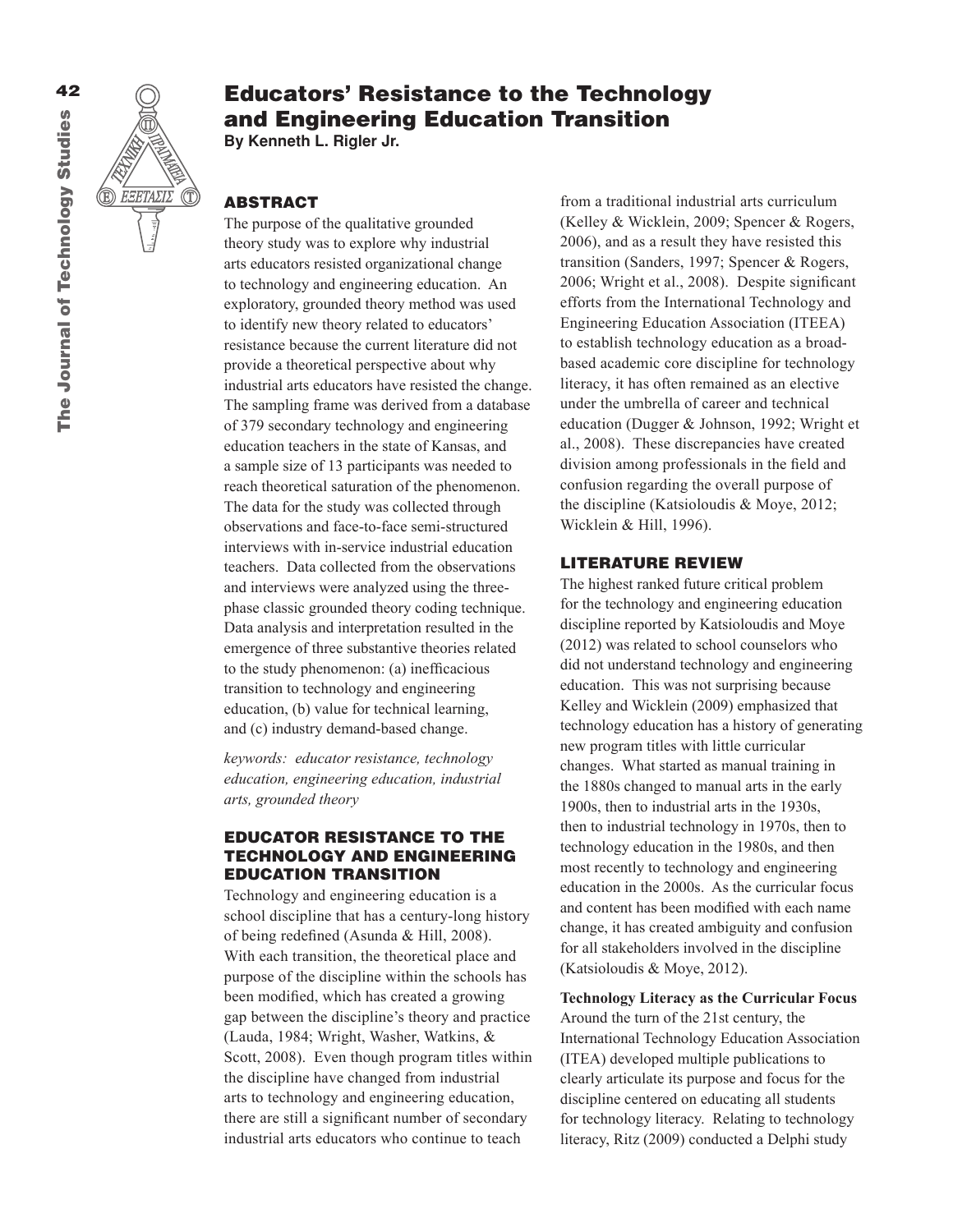with the ITEA leadership board with the purpose and identified 13 engineering concepts generated **43** of articulating goals for the K12 technological literacy programs. The top five essential goals for technological literacy programs identified in the study included:

- 1. Describe social, ethical, and environmental impacts associated with the use of technology.
- 2. Become educated consumers of technology for personal, professional, and societal use.
- 3. Apply design principles that solve engineering and technological problems.
- 4. Use technological systems and devices.
- 5. Use technology to solve problems. (Ritz, 2009, p. 59)

A comparison between Ritz's (2009) study and the data collected by Bame and Miller (1980) as part of the Standards for Industrial Arts Programs project clearly articulated the differences between the former industrial arts purposes and the modern goals for technology education. In the Bame and Miller (1980) study, the middle and high school industrial arts teachers identified the top two purposes for industrial arts as (a) to develop skill in using tools and machines and (b) provide technical knowledge and skill. The emphasis of the industrial arts curriculum was clearly on skill development, whereas the top technology goals were focused on broadbased, knowledge-oriented concepts relating to technological literacy.

**Engineering Design as the Curricular Focus**

Throughout the 21st century, during the same time the ITEA leadership was articulating the discipline's role and purpose in teaching technology literacy, the leadership also began to introduce an additional curricular focus for technology education—engineering (Asunda & Hill, 2008; Pinelli & Haynie, 2010). In 2010, the ITEA changed its name to the International Technology and Engineering Educators Association (ITEEA) with the purpose of incorporating engineering education into the technology education curriculum (International Technology and Engineering Educators Association, 2010). To help clarify the relationship between technology and engineering, Custer, Daugherty, and Meyer (2010) conducted an emergent qualitative study

from over 100 original themes. The study helped identify that in order to appropriately integrate a focus on engineering education, the curriculum would need to incorporate a higher level of scientific and mathematical concepts particularly in the areas of statics, dynamics, thermodynamics, stresses, deflections, and loads (Custer et al., 2010).

## **Career and Technical Education as the Curricular Focus**

Career and technical education, formerly known as vocational education, has had a very real, yet covert relationship with technology and engineering education. The hidden relationship has most notably been due to the fact that the leaders of the technology and engineering education have worked for decades to differentiate and separate the two content areas (Kelley & Wicklein, 2009). However, the evidence from the literature has demonstrated a connection between technology and engineering education teachers and career and technical education (Kelley & Kellam, 2009; Moye, Dugger, & Starkweather, 2012; Wright et al., 2008). Many state departments of education have categorized technology and engineering education as a sub-category under the umbrella of career and technical education for several decades (Dugger & Johnson, 1992; Moye et al., 2012; Spencer & Rogers, 2006).

Another example of the relationship between career and technical education and technology and engineering education surfaced in Kelley and Wicklein's (2009) study as they examined the inclusion of engineering design in technology education's curriculum. The participants reported that the application of engineering design through the development of basic skills using tools was emphasized and not the application of math and science. Kelley and Wicklein (2009) interpreted this emphasis to indicate that a significant percentage of technology educators had not transitioned to the recommended broad-based engineering design curriculum and instead emphasized tool skill development more closely related with career and technical education.

The breadth of curricular focuses including technology literacy, engineering education, and career and technical education has created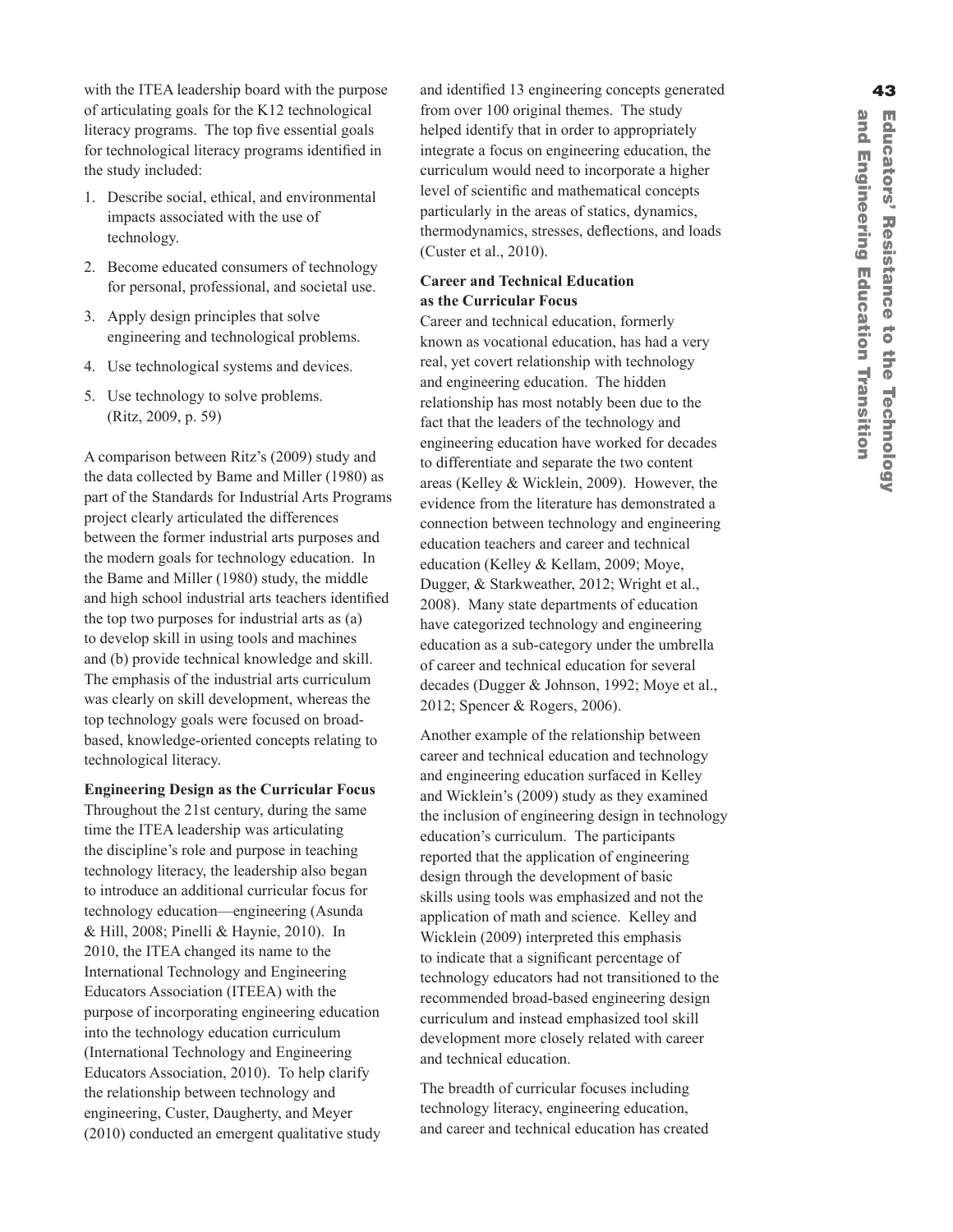division amongst the professionals in the field and confusion as to the overall purpose of technology and engineering education (Katsioloudis & Moye, 2012; Wicklein & Hill, 1996). The quantitative results in the literature have indicated that a significant number of secondary industrial arts educators have resisted the transition to technology and engineering education and have instead continued to teach from a traditional industrial arts curriculum (Kelley & Wicklein, 2009; Spencer & Rogers, 2006; Wright et al., 2008). However, there are gaps within the literature providing an explanation as to why the educators have resisted the transition to technology and engineering education.

#### METHODS

The purpose of this qualitative grounded theory study was to explore why the industrial arts educators resisted the organizational change to technology and engineering education. Consistent with a grounded theory research design, the study was broadly guided by the following research questions:

- Q1. What types of resistance have the Kansas industrial arts educators demonstrated toward the transition to technology and engineering education?
- Q2. Why have the Kansas industrial arts educators resisted the organizational change to technology and engineering education?

An exploratory, grounded theory method was used to identify new theory as it allowed for the collection of the thoughts and feelings related to the educator resistance to change (Corbin & Strauss, 2008; Patton, 2001). A grounded theory research design is often used for the purpose of building theory rather than testing it (Glaser & Strauss, 1967; Urquhart, 2013), and it was most appropriate for the current study because the current literature base did not include a theoretical perspective for this phenomenon. The target population for the study was licensed industrial arts and/or technology education teachers in the state of Kansas who were currently teaching a traditional industrial arts-based program with a minimum of five years of teaching experience. The criteria for a minimum of five years of teaching experience was established in order to obtain the beliefs

and values of experienced educators who were trained before, during, and after the transition from industrial arts to technology education. The sampling frame was derived from a database of 379 secondary industrial arts/technology education teachers in the state of Kansas. Maximum variation purposeful sampling and theoretical sampling techniques were used to increase the potential for naturalistic generalization and extrapolation of the study findings (Patton, 2001) and to select participants that provided related variations to the concepts emerging in the data (Corbin & Strauss, 2008).

As recommended by Corbin and Strauss (2008), semi-structured interviews were utilized for the grounded theory study to provide a degree of consistency and organization from one interview to the next, and they also allowed the flexibility needed to properly investigate each unique situation. An interview guide was utilized in order to facilitate the face-toface interviews, observational tour, field notes, and memos (Kvale & Brinkmann, 2009). The interview guide was validated via a field test with an expert panel of two professionals in the technology and engineering education discipline who reviewed it for face and construct validity. The interview guide was revised per the experts' feedback. The interviews were audio recorded and then transcribed verbatim into text files for analysis. The data was analyzed using Glaser and Strauss's (1967) and Glaser's (1978, 2005) classic three-phase grounded theory coding technique and resulted in the emergence of three substantive theories: (a) inefficacious transition to technology and engineering education, (b) value for technical learning, and (c) industry demand-based change (see Table 3).

Table 1: Teaching Experience

| <b>Experience</b> | <b>Frequency</b> | $\%$ |
|-------------------|------------------|------|
| < 9 years         |                  | 7.7  |
| 10 - 19 years     |                  | 7.7  |
| 20 - 29 years     | 9                | 69.2 |
| 30 - 39 years     |                  | 7.7  |
| > 40 years        |                  | 7.7  |

**NOTE:**  $N = 13$ .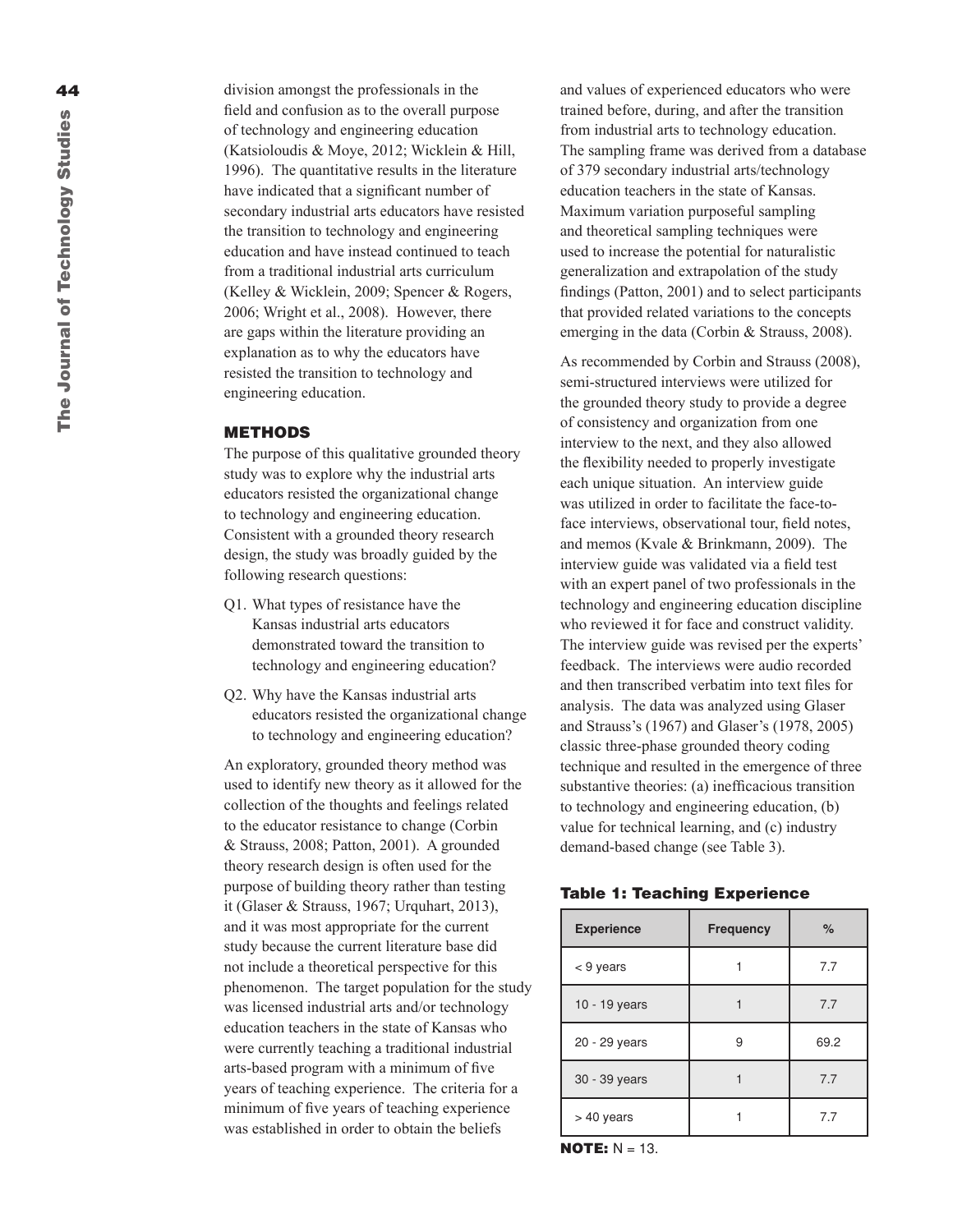

Figure 1. Approximate Locations of the 13 Interviews Conducted. Adapted from "Kansas Outline Map" by Graphic Maps, Retrieved June 16, 2014, from http://www.worldatlas.com/webimage/countrys/ namerica/usstates/outline/ks.htm. Copyright 2014 by Woolwine-Moen Group. Adapted with permission.

| <b>Class</b> | <b>Enrollment</b>    | <b>Frequency</b> | $\%$ |
|--------------|----------------------|------------------|------|
| 1A           | 20 - 99 students     | 2                | 15.4 |
| 2A           | 100 - 154 students   | 3                | 23.0 |
| 3A           | 156 - 249 students   | 2                | 15.4 |
| 4A           | 251 - 734 students   | $\overline{2}$   | 15.4 |
| 5A           | 737 - 1336 students  | 2                | 15.4 |
| 6A           | 1357 - 2258 students | $\overline{2}$   | 15.4 |

## Table 2: High School Size

**NOTE:** N = 13. Enrollment numbers based on 2013-2014 Classifications & Enrollments from the Kansas State High School Activities Association. Retrieved from http://www.kshsaa.org/Public/PDF/ Classifications13.pdf

## Table 3: Emergent Theories for Research Questions 1 & 2

| <b>Theory</b>                                                                | <b>Frequency</b> | $\%$ |
|------------------------------------------------------------------------------|------------------|------|
| 1. Inefficacious<br>transition to technology<br>and engineering<br>education | 13               | 100% |
| 2. Value for<br>technical learning                                           | 13               | 100% |
| 3. Industry<br>demand-based change                                           | 13               | 100% |

**NOTE:**  $N = 13$ .

## RESULTS

Of the 379 educators who were sent an email invitation, 96 educators responded, of which 77 met the study requirements and were then categorized by teaching experience, region, and size of school (see Tables 1 and 2). Only two of the 96 respondents were female, and neither was selected through the sampling processes; thus, all participants in the study were males. A final sample size of 13 participants was needed to reach theoretical saturation of the phenomenon. Figure 1 illustrates the approximate location for each of the interviews across the state of Kansas.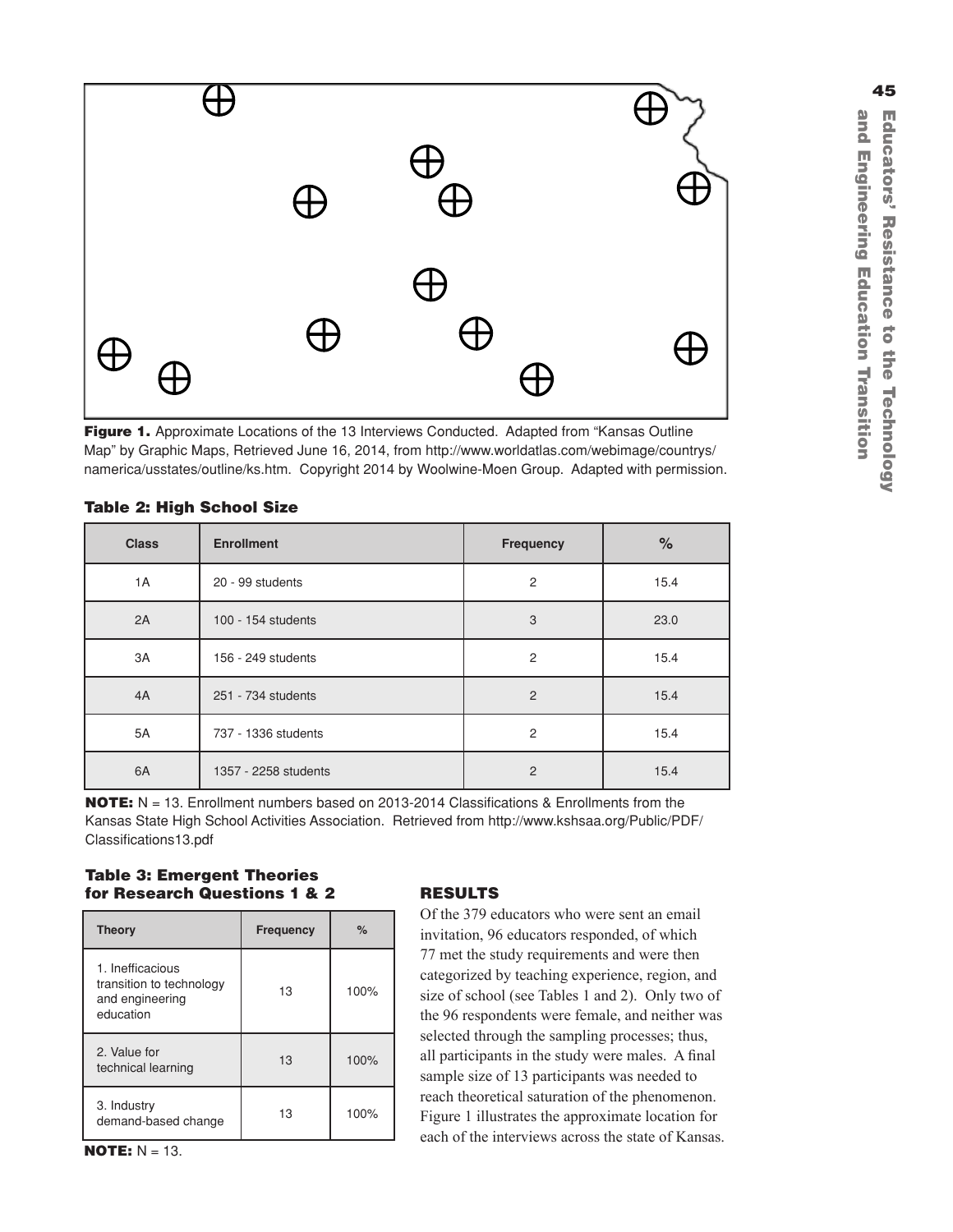**Emergent Theory 1: Inefficacious Transition to Technology and Engineering Education** 

Though study participants described potential strengths in the technology and engineering education curriculum, their past experience with modular technology and current unfamiliarity with engineering education caused the participants to doubt the efficacy of a technology and engineering education curriculum. All 13 participants (100%) had experience in the transition from industrial arts to technology education through the modular technology initiatives, and none of the participants  $(0\%)$  continued to teach using this method. The study constructs identified by participants when describing the transition to technology and engineering education included (a) exploratory, (b) short-term, (c) expensive, and (d) unfamiliar (see Table 4).

### Table 4: Constructs for Technology and Engineering Education

| <b>Construct</b> | <b>Frequency</b> | $\%$ |
|------------------|------------------|------|
| 1. Exploration   |                  | 54%  |
| 2. Short-term    | 10               | 77%  |
| 3. Expensive     | ิค               | 46%  |
| 4. Unfamiliar    |                  | 54%  |

## **NOTE:**  $N = 13$ .

The participants described the modular initiative through technology education as an effective way to explore a variety of technologies and careers appropriate for students at the junior high level. Participant 8 described the modules as "exciting" where students could explore "electricity, pneumatics, small engines, all kinds of stuff, and it was great fun," and Participant 6 said, "I think the strengths were that most of the modules kind of interested the students." As reported by Participant 5, "The strengths were that there were tons of things the kids could do . . . plenty of activities and projects." However, the participants also noted that the interest and excitement was short-lived, because each modular unit only lasted one or two weeks and shared disappointment in the pedagogy of the modular programs. For example, Participant 11 reflected how the "teacher is not a teacher . . .

[but] a facilitator" in a modular-based program. According to Participant 5, the teacher started the students on the first day of the module and then came back on the fifth day to check the students' work. This type of teaching was labeled "glorified babysitting" by Participant 3; Participants 6, 8, and 13 also identified how the modular program was a challenge for classroom management, and reported problems when students finished early. Participant 13 explained, "There is such a disparity in the amount of work that [it] took to complete them. We had some students who . . . would be done in two or three days, and it's a 10-day rotation," while Participant 6 described the same situation when students who "were really top-notch in the class and they would finish that stuff quick. So what do you do with them then? It's a nightmare." Participant 8 labeled the overall experience as a "bad time."

When describing the overall experience of the transition from industrial arts to technology education through the modular programs, the participants described concern in the initial stages and disappointment in the latter stages. Initially, the participants were concerned with schools replacing the traditional shops with the modular classrooms. For example, Participant 1 remembered a nearby school that "basically wiped out their whole woodshop . . . [and] went to all modules," and Participant 8 reflected, "All around me I was watching all these other schools selling all their shop equipment and go to the mini modules." Participant 13 shared:

"I had some big concerns at one point because schools were jumping on the bandwagon of modular and just doing away with shop areas completely. No manual arts, no industrial education whatsoever. Then it seemed like some of those folks who had done away with everything backpedaled a few years later and tried to re-implement the shops again but some of them obviously couldn't afford it."

In some schools, the modular programs lasted approximately 10 years, but in other schools they were removed much more quickly. For example, Participant 12 reflected how the modular programs "came in fast and left just as fast as [they] came in." Overall, the participants shared disappointment for the modular programs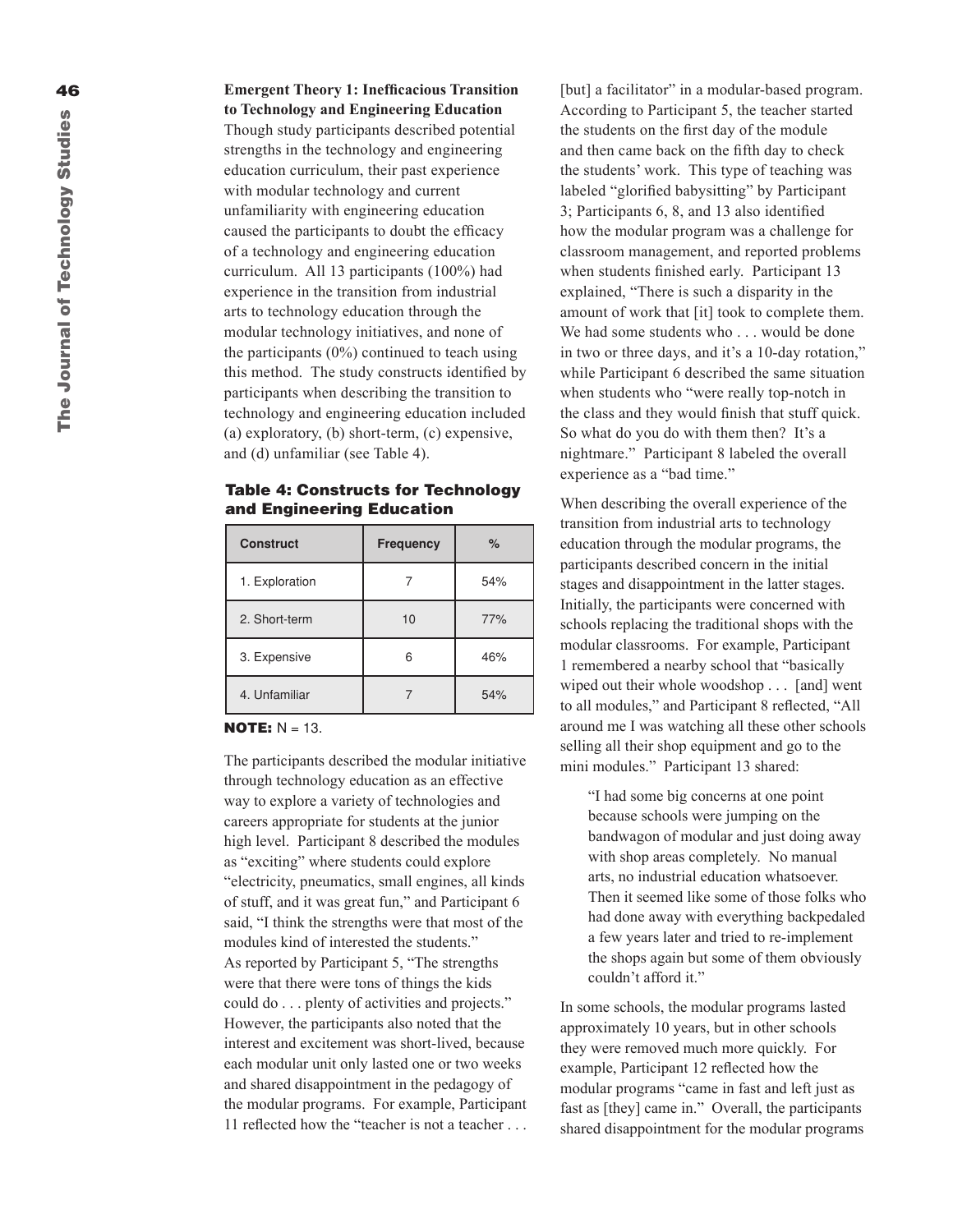and when asked what the phrase technology **Exercise 27** Participants 5 and 7 articulated that a blend **47** education meant to Participant 3, the participant simply said, "I think it's a dirty word."

When asked about the potential integration of engineering within the current programs, multiple participants shared concern that it would be too expensive and not fit well with the type of students in their programs. For example, Participant 12 related the engineering expenses to those of the modular programs and didn't believe the school could afford the additional expenses needed to properly incorporate engineering into the curriculum. As for the participation in an engineering-based curriculum, Participant 2 said, "I'm not sure the students have the skill level to do it," and Participant 10 believed it would only be relevant "to a select number of our students." Participant 1 shared that an increase in engineering concepts in the program would discourage the students who need to take the technical courses from doing so because there would be an increase in theoretical concepts and a decrease in hands-on activities.

Two of the participants, both primarily drafting/ CAD instructors, were open, receptive, and familiar with current engineering education. Both participants believed they were already incorporating engineering concepts into their programs. Participant 7 emphasized:

"Well I have always been engineering . . . [and] we really haven't changed that much. If we are true to our philosophy then we have been progressing all along with technology because technology is just a facilitator. Engineering hasn't changed it's that technology has been used as a resource to help facilitate engineering.

Participants 5 and 7 articulated that a blend between industrial education, technology education, and engineering education was the best curriculum for students. They described it as a balance between knowledge-based engineering concepts and hands-on technical learning skills.

## **Emergent Theory 2: Value for Technical Learning**

The study participants stressed the importance of teaching technical knowledge and skills through project-based learning. All 13 participants (100%) identified with a strong value in technical learning. The participants described technical learning as broad-based educational experiences that incorporated both the knowledge and skills needed to manipulate resources into useful products. Constructs described by the participants included (a) project-based, (b) skills, (c) hands-on, (d) broadbased, and (e) life-long learning (see Table 5).

The most widely used term throughout the transcripts in relation to technical learning was the root word project  $(f = 96)$ . All 13 participants (100%) incorporated projects as major components in their curriculum. For example, Participant 6 emphasized the importance for students to "still do projects that they see something from start to finish" and Participant 3 stressed, "these kids have to see something with their hands that they can create on their own, otherwise we lose them. We need to spark interest with what they're good at." The projects implemented into the programs were tangible real-world products designed, created, and kept by the students. For example, Participant 1 contrasted the difference between

|  | <b>Table 5: Constructs for Technical Learning</b> |  |  |
|--|---------------------------------------------------|--|--|
|  |                                                   |  |  |

| <b>Construct</b>           | <b>Word Frequency</b> | <b>Participant Frequency</b> | %    |
|----------------------------|-----------------------|------------------------------|------|
| 1. Project-based           | 96                    | 13                           | 100% |
| 2. Skills                  | 69                    | 13                           | 100% |
| 3. Hands-on                | 65                    | 11                           | 85%  |
| 4. Broad-based/exploratory | 29                    | 10                           | 80%  |
| 5. Life-long               | 19                    | 8                            | 62%  |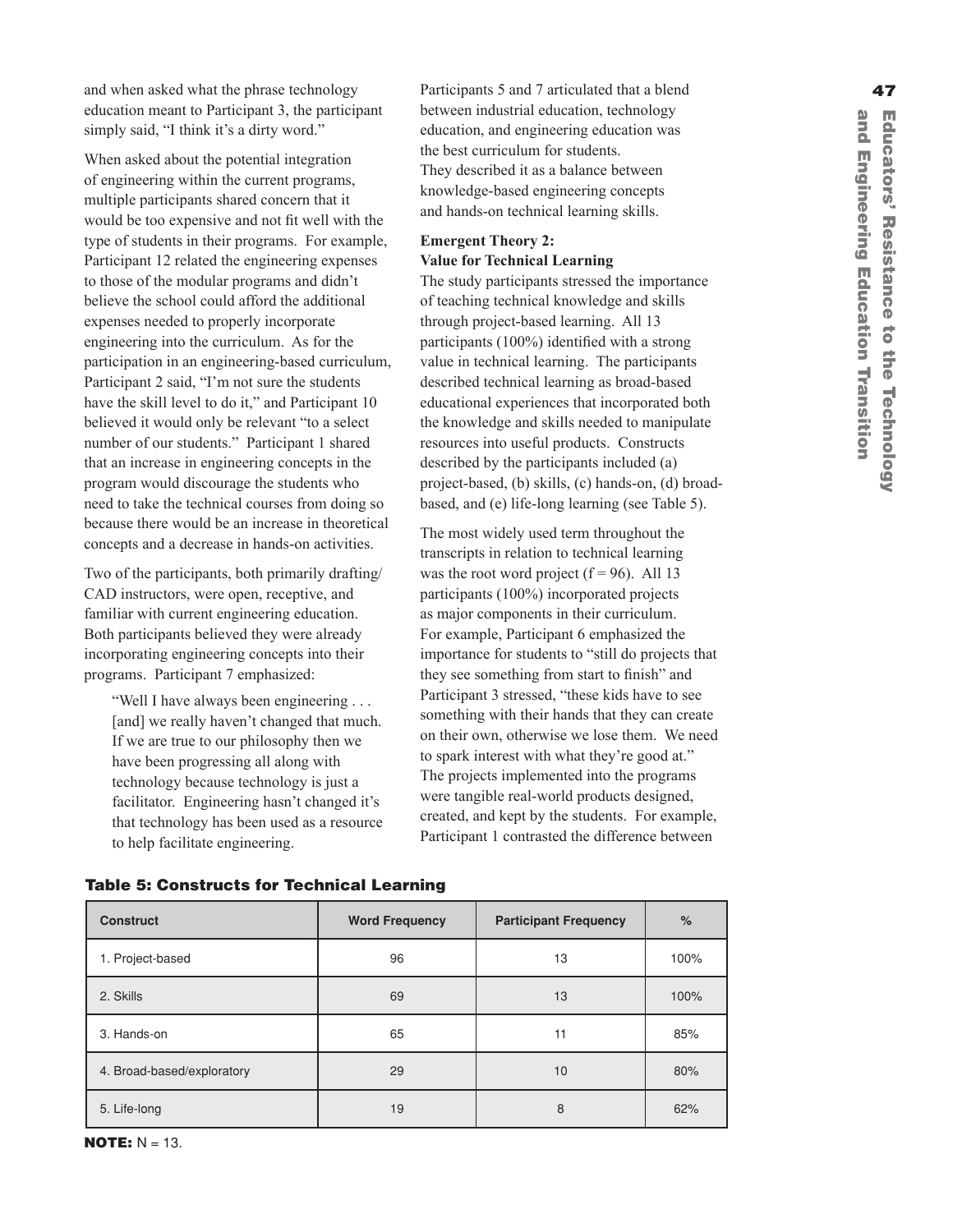projects created in an industrial education course versus a general education course: ". . . the biggest thing about industrial education is . . . [students] come out with a project at the end that's . . . usable and you actually keep 20 or 30 years down the road," and Participant 12 said:

"We've built a lot of stuff the kids are going to use for the rest of their life. I tell the kids to write down your name, your year, and the school on the bottom or back of your project so when your grandkids are fighting over it, they know when it was built.

Reflecting on the value of the projects, Participant 9 said, "... the satisfaction that I see students get here on seeing something built with their own two hands [and] the pride the parents have in the piece of furniture is priceless."

All 13 participants (100%) described the importance of teaching students some degree of technical skills. The root word skill was used 69 times throughout the transcripts. Participant 2 described the importance of applied skills and identified "the problem is that none of the kids know how to build anything and that's where we are really short in our schools. We don't have kids who know how to build stuff... they don't have the applied skills." Participant 9 emphasized that the students "have to have the manual skills, those hands-on skills." The participants described a strong connection between skill development and students' being employable in the future. Also related was the role education takes in teaching students skills for a future career.

Eleven out of 13 participants (85%) emphasized the importance of hands-on learning within industrial education. The root word hand was used 65 times throughout the transcripts. Participant 6 identified the purpose of industrial education as a program to "teach students the workings of machines . . . anything that involves working with your hands." Participant 4 described industrial education as "teaching people how to use their hands" and Participant 1 described it as "more hands-on for kids to do something with their hands." Participant 10 was passionate about the hands-on component of the curriculum and exclaimed, "Darn it, we still have kids that . . . love to work with their hands! They love to build something. They love to build things. They are eager to get out and make money, and they can do that." As for a future

curriculum, Participant 6 shared concern that "we don't stray too far away from some handson skills versus the technology side of things." When discussing labor needs, Participant 5 discussed the need for workers "who know how to use their hands and build things" and Participant 1 described how local companies "can't find enough workers that want to do stuff with their hands and work."

The root word *broad* or *explore* was used 29 times throughout the interview transcripts. Participant 3 identified the broad-based construct as providing the students with a strong technical foundation at the secondary level that could then be mastered in a specific area at the post-secondary level. Participant 7 described broad-based technical learning as teaching students "level 1" knowledge and skills and believed the more refined "level 2" and "level 3" skill sets were more appropriate for the post-secondary level. Participant 9 defined the industrial education curriculum as "exploratory skill building" and described the importance of teaching students a variety of technical experiences that could be transferrable to multiple future career fields. Participant 12 defined the industrial education curriculum as "preparing students with a wide-base knowledge that will give them a step ahead either when they go to a college, a vocational-technical school, or straight out to the working world." Components of the broad-based curriculum described by the participants included the (a) use of tools, (b) use of machines, (c) different materials, (d) safety, (e) use of technology, (f) problem-solving, and (e) design.

The root word *life* was used 19 times throughout the interview transcripts. The life-long learning construct was evident by the participants as they described how the industrial education programs helped students learn future life skills. For example, Participant 8 identified industrial education as a "life learning tool" and Participant 6 described it as developing a "sense of craftsmanship." Participant 8 reflected, ". . . just teaching them something they can use for the rest of their lives just really makes my life." In Participant 12's program the students were expected to demonstrate a strong work ethic and give 100% every day for the whole class. The Participant reflected, "I'd say the one thing that I give my students is pride in what they can do. I think that'll take them a long way in life."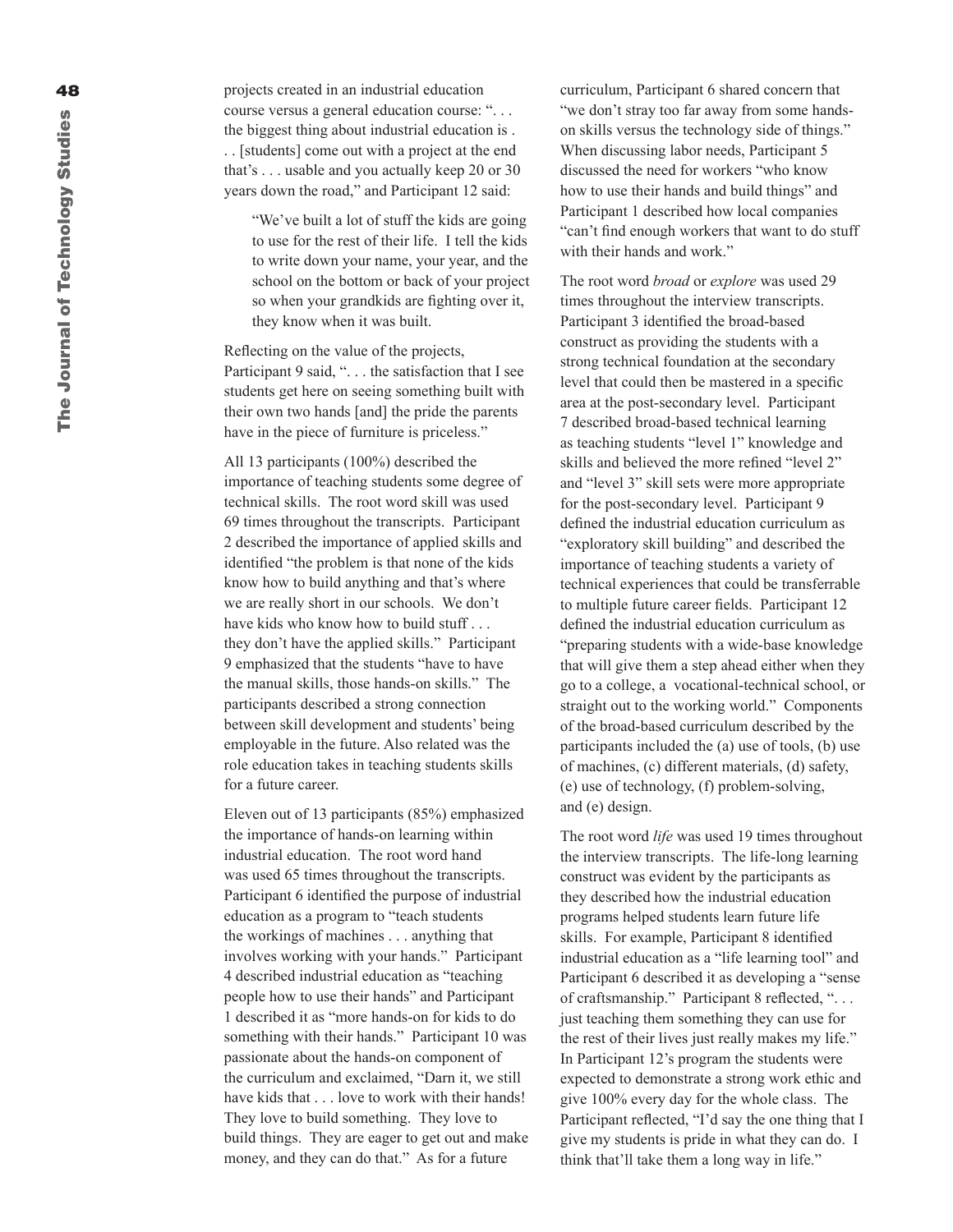# **Industry Demand-based Change**

The study participants were most responsive to external change initiatives that were in alignment with changes made in industry, and constructs described by the participants included (a) industry-based technologies, (b) Kansas career pathways, and (c) computer numeric control (CNC) machine (see Table 6). All 13 participants' (100%) programs reflected similarities to traditional industrial educationbased programs. For example, Participant 9 described the courses as "pretty traditional project-oriented classes that you would see in most industrial arts programs," and nine of the 13 participants (69%) described how their teaching and curriculum were heavily influenced by the manner of instruction they themselves had in high school or college.

## Table 6: Constructs for Industry Demand-Based Change

| <b>Construct</b>                  | <b>Frequency</b> | $\%$ |
|-----------------------------------|------------------|------|
| 1. Industry-based<br>technologies |                  | 69%  |
| 2. Kansa career<br>pathways       | 10               | 77%  |
| 3. CNC machine                    |                  | 92%  |

## **NOTE:**  $N = 13$ .

Although all of the programs had similarities to traditional industrial education, all 13 participants (100%) described the inclusion, or need for greater inclusion, of current industrialbased technologies within the programs. Nine of the 13 participants (69%) specifically identified making changes based on the current demands of industry. Participant 7 discussed the influence industry should have on the curriculum and stressed how the industrial education courses should "move along with industry" and Participant 5 emphasized, "Industry guides what I do in my classroom. I don't teach these kids something that they won't be able to step into and start running with. Getting [students] ready for industry is my biggest concern." The remaining four participants (31%) who did not specifically identify making changes based on the demands of industry, did however describe the influence of the state's career and

**Emergent Theory 3: 49** technical education pathways initiative on their curriculum. For example, Participants 1 and 6 said, "The state funding pretty much dictates the courses anymore" and "Right now the biggest influence is the state, the funding, and the pathways." When changes did occur, participants reported they were most comfortable with incremental changes. Participant 9 described it as "an evolution at a snail's pace," and Participant 6 agreed and said, "We are slowly changing."

> The most common current industrial technology identified by the participants was the inclusion, or the desire to include, a CNC machine. Participant 2 explained, "We incorporate a lot of CNC routing. From very simple stuff [like] inlays and 3D carvings to total projects from start to finish. That's kind of the biggest difference from what we did quite a while ago" as well as Participant 1 who said, "We incorporate a lot more CNC router work." Participants 3 and 9 did not have CNC machines but shared, "I would like to add a little bit more technology like a CNC with our woodworking" and "I would really like to bring in some CNC equipment . . . to add to the expertise of the kids coming out of here and being able to see how the CNC is used in industry." As for the need for more industrial technologies, Participant 7 stressed, "It's absurd that we don't have a CNC. It's absurd that we don't have more advanced technology."

Even though the name of the discipline as a whole had changed twice during the participants' tenure, the name change had little effect on their curriculum as Participant 5 emphasized, "It doesn't really matter what they call it . . . my common goal [is] for putting kids out there that can go to work," and Participant 7 said, "Personally, I don't see it as different. For whatever reason . . . the word industrial or career tech has created [an unacceptable] (connotation) and that my son or daughter is not going into those fields because maybe I'm a white-collar worker." Participant 9 described the changes as "name changes for the sake of trying to define who we are," while Participant 11 rationalized the name change as an "attempt from the state to bring up the quality of students in drafting."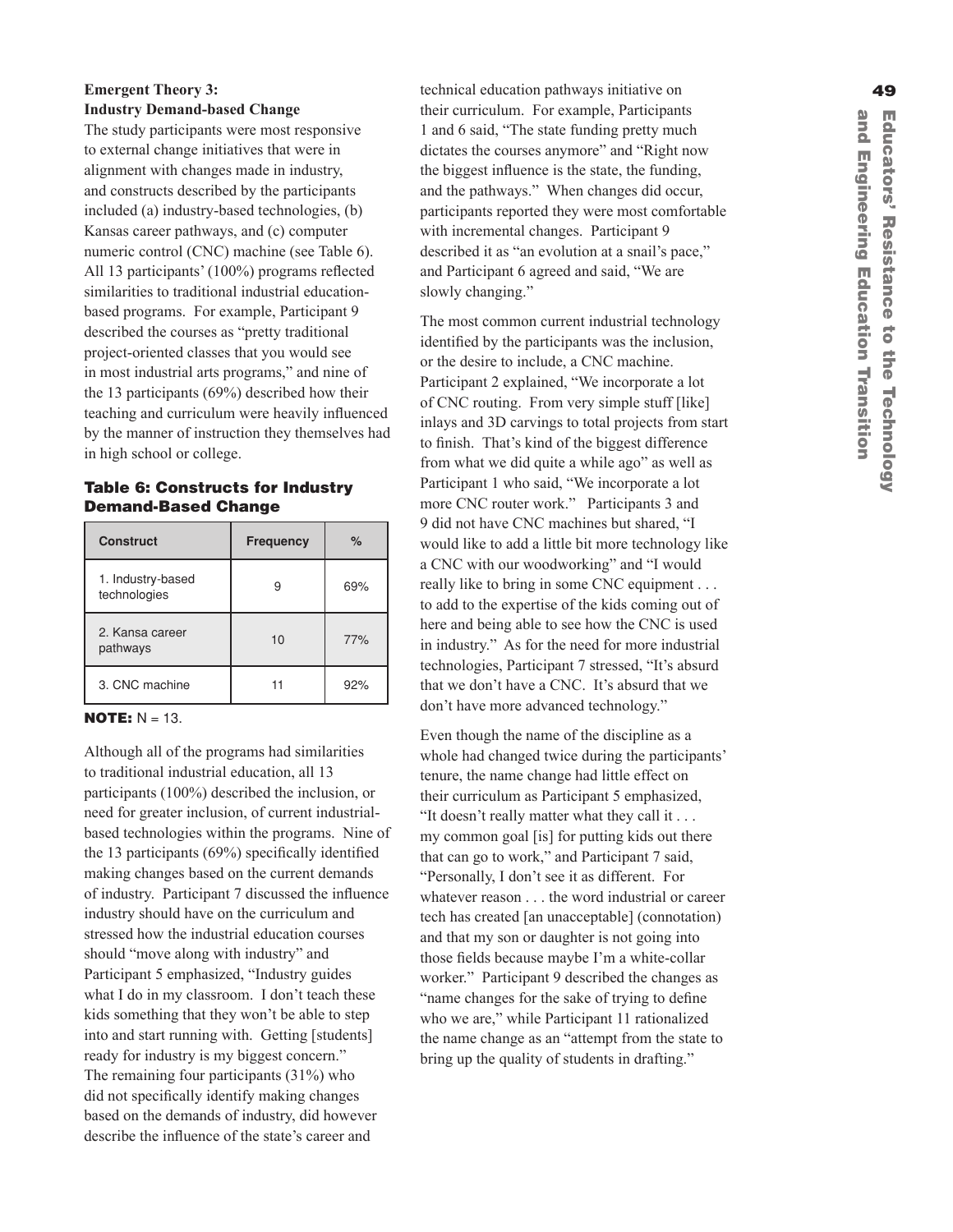#### **DISCUSSION**

The implications of this study may be significant for current practitioners and professional leaders in the technology and engineering education discipline. Though the current study was only conducted within the state of Kansas and the qualitative nature of the study limits the generalizability of the results outside of the study participants, the three emergent theories are significant because they provide evidence of the values and beliefs of the educators in the study and possible constructs for further research. The educators in the study perceived the original transition from industrial arts to technology education as inefficacious and did not see a clear difference in the more recent transition to engineering education. The implication of emergent theory 1 is it provided partial explanation as to why industrial education teachers have resisted the curricular transition to technology and engineering education (i.e., research question 2). Just as industrial educators resisted the initial transition from industrial arts to technology education (Kelley & Wicklein, 2009; Rogers, 1992), the emergent theory indicated educators would continue to resist the latter changes toward engineering design unless there is a clear demonstration on the efficacy of the curriculum and changes are made in alignment with emergent theories 2 and 3.

Emergent theory 2 clarified a distinction between the educational philosophies of technology and engineering education leaders and practitioners in the field in that the leaders of the discipline have built and promoted a curriculum through a theoretical lens based on a liberal education for all students, whereas industrial educators have adopted a more blended approach between general education and vocational education with an emphasis in technical learning. This differentiation provides a partial explanation for the discipline's identity crisis documented over the past three decades (Akmal, Oaks, & Barker, 2002; Katsioloudis & Moye, 2012; Sanders, 1997) and insight into the cultural values of industrial education teachers.

Industrial educators made incremental changes in alignment with industry-based career and technical education initiatives. The implication of emergent theory 3 is that it identified the partial existence of the educational philosophy of vocationalism with industrial education

teachers in Kansas. As part of the 21st century dialogue on college and career readiness through the transition from vocational education to career and technical education, the Kansas State Department of Education established multiple incentives for high schools to emphasize career readiness, including additional school funding and tuition-free postsecondary credits for students enrolled in career and technical education courses.

Another implication of emergent theory 3 for the technology and engineering education discipline was it identified a greater alignment among industrial education teachers with vocational-oriented programs through career and technical education and not with broad-based technology literacy programs through technology and engineering education. In aligning their programs with the current demands and needs of industry, industrial educators demonstrated they were not outright resistant to change, but instead demonstrated an ideological and cultural resistance to the technology and engineering education curriculum as inquired by research question 1. The educators did not perceive the recommended broad-based technology and engineering education curriculum as relevant to the industrial career paths of students and therefore resisted the transition and instead made changes associated with the career pathway initiatives that align with industry-based demands and statewide initiatives (Moye et al., 2012; Wright et al., 2008).

#### CONCLUSION

The three emergent theories may provide useful information for the leaders of technology and engineering education in addressing the division and identity crisis within the discipline (Akmal et al., 2002; Katsioloudis & Moye, 2012; Sanders, 1997). The evidence from the emergent theories indicates that the leaders of the technology and engineering discipline need to evaluate the current technology and engineering education curriculum and (a) differentiate it from the previously recommended modular technology units, (b) identify opportunities for technical learning, and (c) identify alignments between the learning activities and the demands of industry. This current study was only conducted within the state of Kansas and the qualitative nature of the study limits the generalizability of the results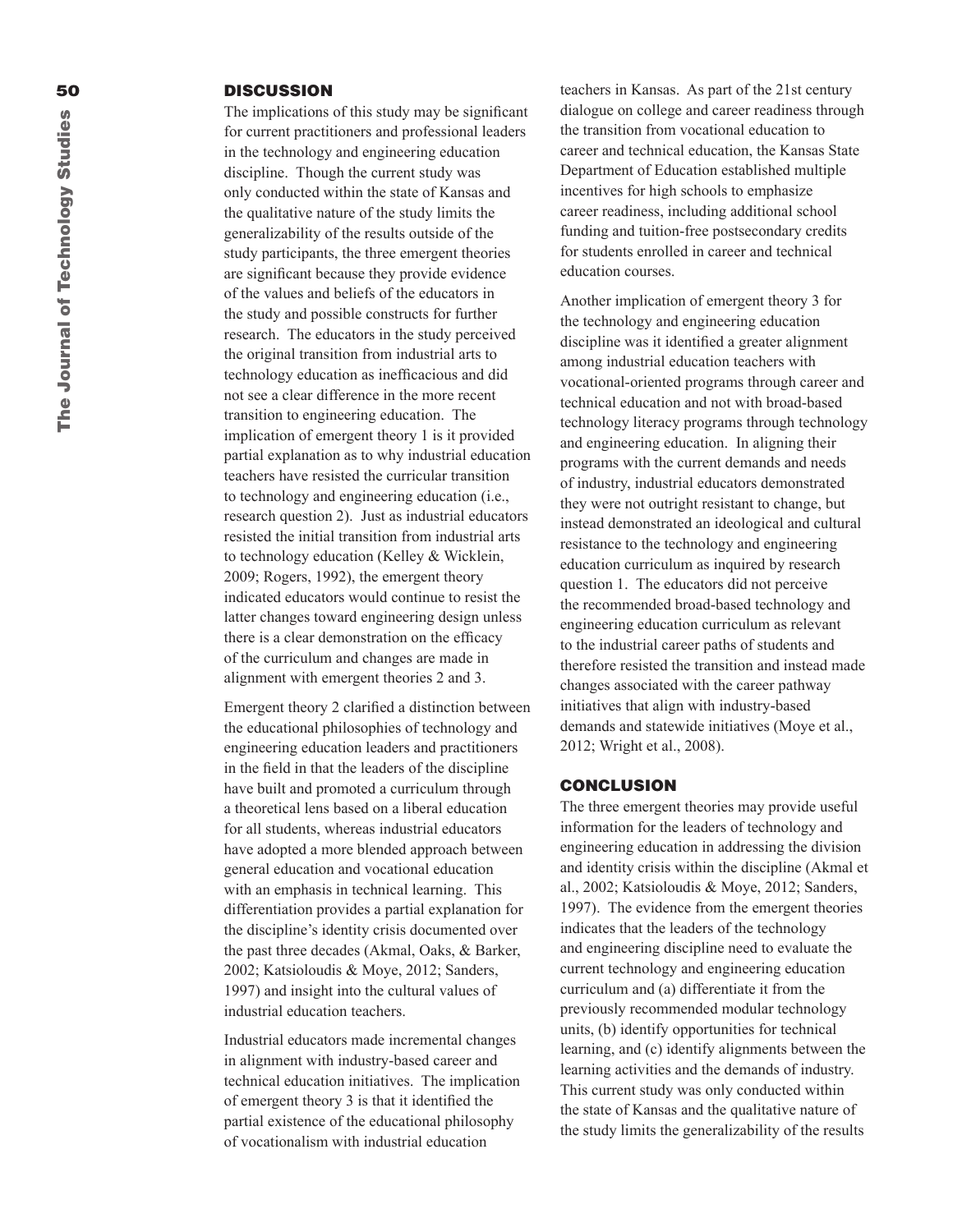outside of the study participants. Therefore, 51 future research is needed to operationalize the emergent theories, test the theories, and survey a larger geographic population to generalize the findings to a larger population of educators.

*Dr. Kenneth L. Rigler Jr. is an Assistant Professor in the Department of Applied Technology at Fort Hays State University, Kansas. He is a member of the Beta Theta Chapter of Epsilon Pi Tau.*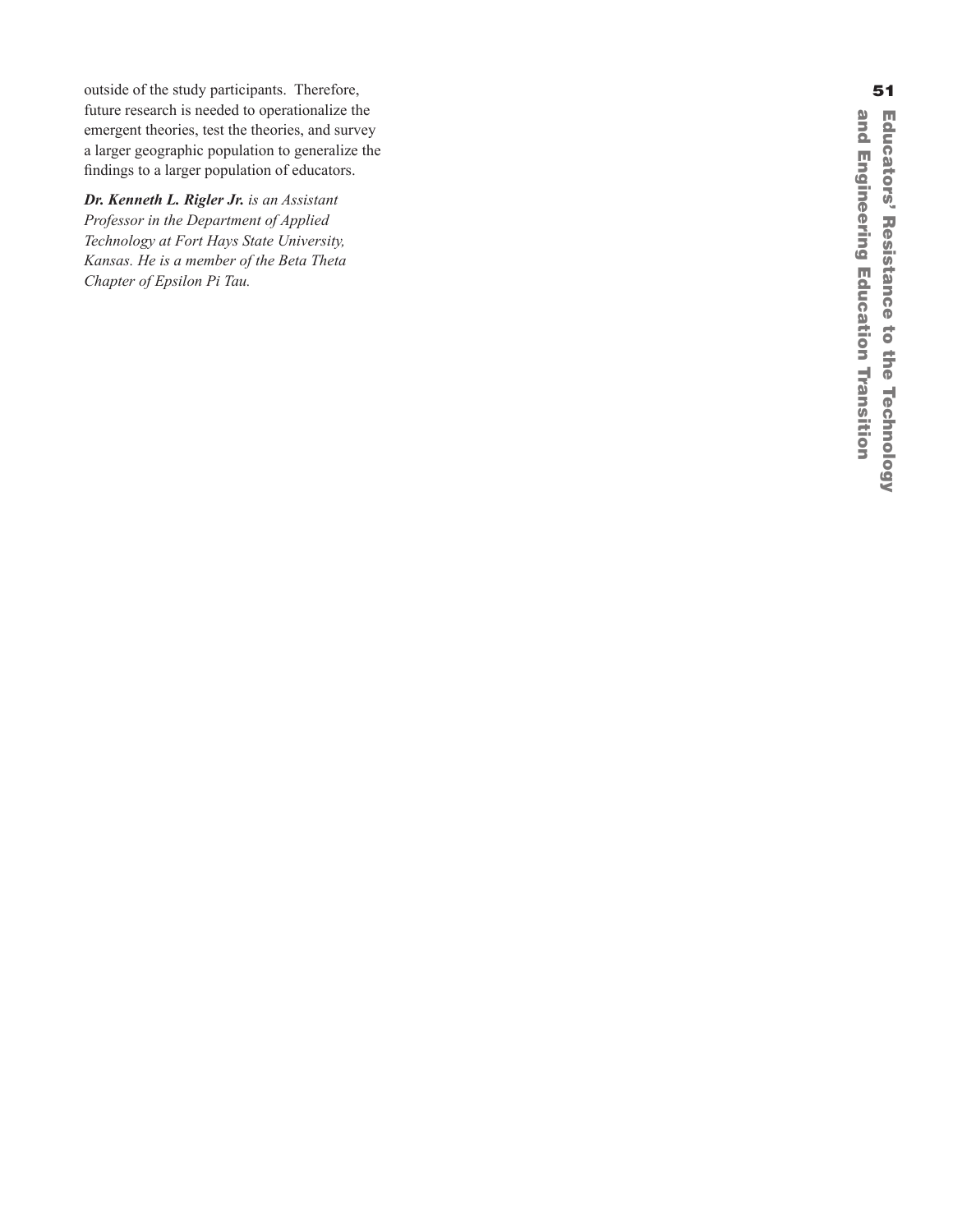### REFERENCES

- Akmal, T., Oaks, M. M., & Barker, R. (2002). The status of technology education: A national report on the state of the profession. *Journal of Industrial Teacher Education, 39*(4), 6-25. Retrieved from http://scholar.lib.vt.edu/ejournals/JITE/
- Asunda, P. A., & Hill, R. B. (2008). Preparing technology teachers to teach engineering design. *Journal of Industrial Teacher Education, 45*(1), 26-53. Retrieved from http://scholar.lib.vt.edu/ejournals/JITE/
- Bame, E. A., & Miller, C. D. (1980). Philosophical views. *Journal of Industrial Teacher Education, 18*(1), 14-21.
- Corbin, J., & Strauss, A. (2008). *Basics of qualitative research: Techniques and procedures for developing grounded theory.* Thousand Oaks, CA: Sage.
- Custer, R. L., Daugherty, J. L, & Meyer, J. P. (2010). Formulating a concept base for secondary level engineering: A review and synthesis. *Journal of Technology Education, 22*(1), 4-21. Retrieved from http://scholar.lib.vt.edu/ejournals/JTE/
- Dugger, J. C., & Johnson, D. (1992). A comparison of principles of technology and high school physics student achievement using principles of technology achievement test. *Journal of Technology Education, 4*(1), 18-25. Retrieved from http://scholar.lib.vt.edu/ejournals/JTE/
- Glaser, B. G. (1978). *Theoretical sensitivity: Advances in the methodology of grounded theory.* Mill Valley, CA: The Sociology Press.
- Glaser, B. G. (2005). *The grounded theory perspective III: Theoretical coding.* Mill Valley, CA: The Sociology Press.
- Glaser, B. G., & Strauss, A. L. (1967). *The discovery of grounded theory: Strategies for qualitative research.* Chicago: Aldine.
- International Technology and Engineering Association. (2010). ITEA officially becomes ITEEA [Press release]. Retrieved on April 20, 2012 from http://www.iteea.org/AboutITEEA/NameChange.pdf
- Katsioloudis, P., & Moye, J. J. (2012). Future critical issues and problems facing technology and engineering education in the Commonwealth of Virginia. *Journal of Technology Education, 23*(2), 6-24. Retrieved from http://scholar.lib.vt.edu/ejournals/JTE/
- Kelley, T. R., & Kellam, N. (2009). A theoretical framework to guide the re-engineering of technology education. *Journal of Technology Education, 20*(2), 37-49. Retrieved from http://scholar.lib.vt.edu/ ejournals/JTE/
- Kelley, T. R., & Wicklein, R. C. (2009). Examination of engineering design curriculum content (first article in 3-part series). *Journal of Industrial Teacher Education, 46*(1), 6-31. Retrieved from http://scholar.lib.vt.edu/ejournals/JITE/
- Kvale, S., & Brinkmann, S. (2009). *Interviews: Learning the craft of qualitative research interviewing* (2nd ed.). Thousand Oaks, CA: Sage.
- Lauda, D. P. (1984). Technology education and closing the gap between theory and practice. *The Technology Teacher, 43*(6), 3-7. Retrieved from http://www.iteea.org/Publications/ttt.htm
- Moye, J. J., Dugger Jr., W. E., & Starkweather, K. N. (2012). The status of technology and engineering education in the United States: A fourth report of the findings from the states (2011- 12). *Technology and Engineering Teacher, 71*(8), 25-31. Retrieved from http://www.iteea.org/ Publications/ttt.htm
- Patton, M. Q. (2001). *Qualitative research & evaluation methods.* Thousand Oaks, CA: Sage.